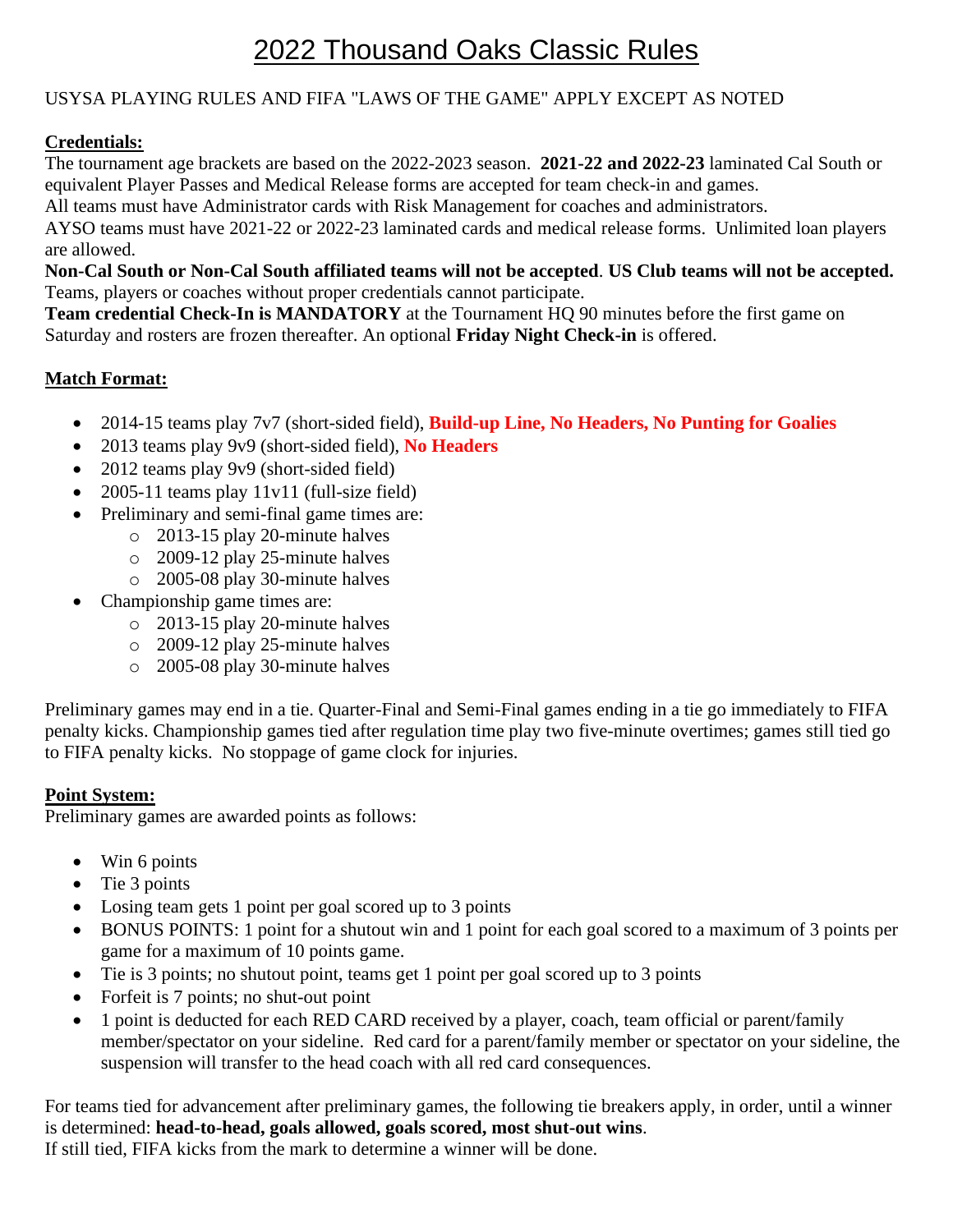### **Special Rules:**

- 1. Concussion Rule: If a possible concussion is determined by tournament medical staff, player ID card will be taken by tournament staff and sent to Cal South.
- 2. Water breaks can be agreed upon between coaches and referees, but game clock will not be stopped.
- 3. **NO DOGS** of any kind are allowed at the tournament venues.
- 4. First team listed is the Home Team, provides three (3) game balls, changes jerseys when uniform colors conflict and gets to pick sideline to be on during the game.
- 5. Games will start on time. Failure to take the field within a 5-minute grace period will result in a forfeit by the offending team.
- 6. Teams must check-in with the Field Marshal at the field at least 30 minutes before each scheduled game time.
- 7. Team manager must show player cards at each game check-in.
- 8. Field Marshal or referee will hold on to cards during the game and return them to the team manager after the game after he/she signed the game card confirming the game result.
- 9. Unlimited substitutions allowed: teams can substitute at any interruption of the game. Substitutes must enter the field at the half-line and only when permitted by the referee.
- 10. Coaches are responsible for control of their sideline. The use of coach's boxes and spectator lines will be enforced.
- 11. Players must wear shin guards to participate.
- 12. Players with hard casts cannot participate
- 13. Teams must be on opposite sides of the field. Spectators must be on the same side as their team. **No one is allowed behind the goals.**
- 14. **ABSOLUTELY NO ALCOHOLIC BEVERAGES, AIR HORNS, ELECTRONIC AMPLIFICATION DEVICES OR EXPLOSIVE DEVICES ARE PERMITTED AT THE FIELDS.**

## **Awards:**

Individual medals will be presented to the players and coaches of the first and second place teams.

## **Discipline:**

**Harassment of the Referees will not be tolerated. Spectators or coaches may be asked to leave the field at the discretion of the Tournament Officials.** The Center Referee may eject the team coach for lack of control of the sideline.

Any coach or player receiving a RED CARD is ineligible to play for the remainder of the current and next game following. Red carded coaches with multiple teams won't be eligible to coach the other teams either. It is at the tournament director's discretion to eject the red carded coach from the remainder of the tournament games. In the event of **FIGHTING, ASSAULT OR FALSIFICATION OF CREDENTIALS, the player, coach or** 

**spectator is ineligible to be present at any game venue site for the remainder of the Tournament.** Offenders will be reported to their governing Association, .*i.e.* Cal South.

Tournament officials will review the following for disposition and may impose additional sanctions:

- All red and yellow cards issued
- All games forfeited or terminated for cause

Teams refusing to complete a game will forfeit that game. Tournament officials may impose further sanctions.

## **NO PROTESTS WILL BE ALLOWED:**

Any interpretation of the Tournament Rules and resulting decisions pertaining to the Thousand Oaks Classic is at the sole discretion of the Tournament Director and is **FINAL.**